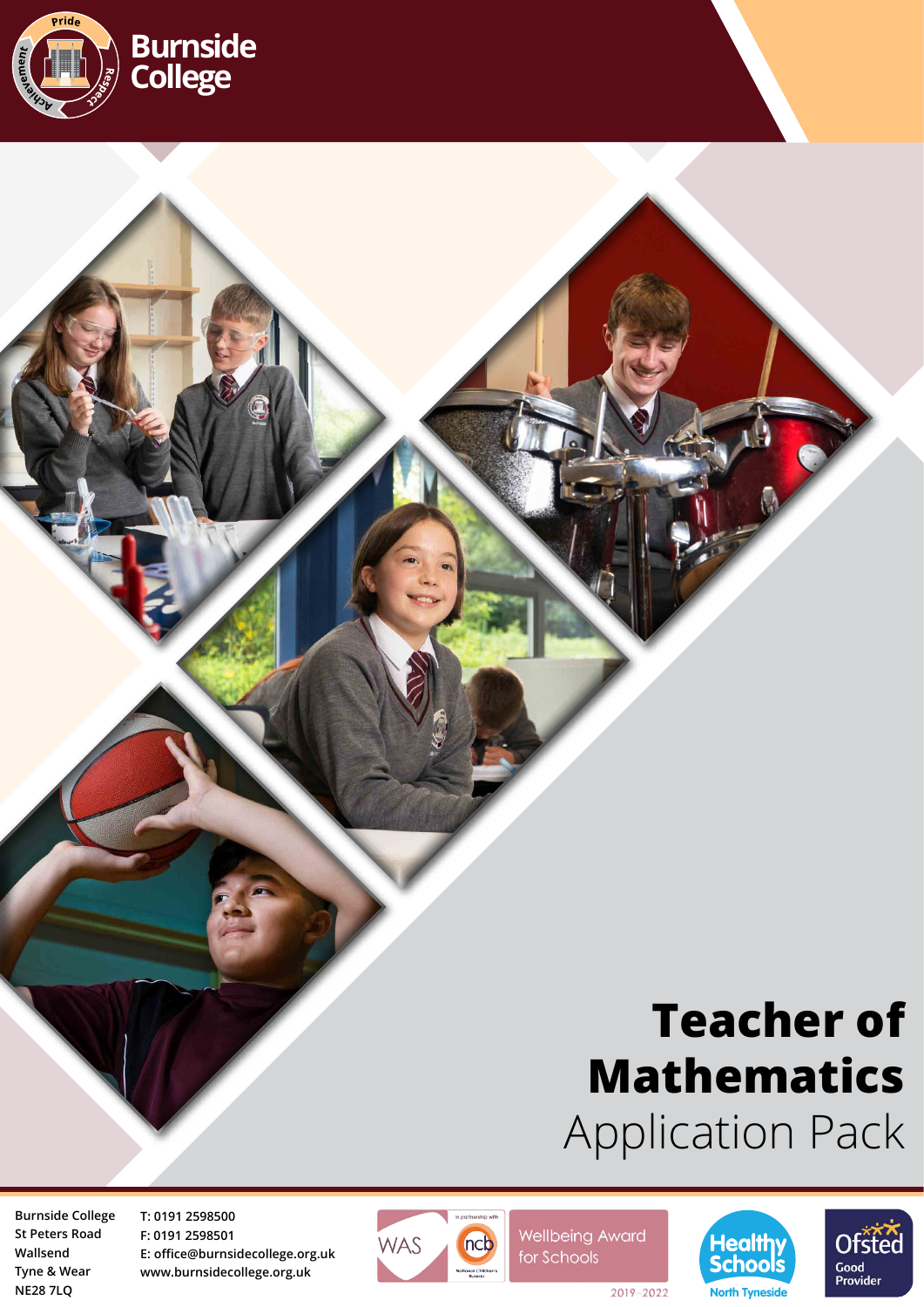

Dear Colleague,

Thank you for your interest in joining our team.

Burnside College is characterised by its strong community spirit and friendly working environment. Respect is one of our core values and is tangible throughout the school. We believe that strong relationships are the fabric of any successful school. Interactions at Burnside between staff, and with pupils, are based on mutual respect and are positive.

The school has been through a considerable period of change in recent years in order to raise standards and provide the best possible quality of education for our pupils. We were delighted that this was recognised in our 2020 Ofsted inspection. Burnside College was acknowledged to be a good school in all areas with outstanding sixth form provision. Staff are proud to work at our school and proud of the young people in our community.

These improvements have been secured through a real team effort between school leaders and staff. We have a relentless focus on teaching and learning and ensure we routinely consider the latest educational thinking in order to reflect on and refine what happens in classrooms. This goes hand in hand with a strong, caring, system of pastoral support and a focus on the personal development of our pupils.

There is an expectation at Burnside that staff will be determined to do the very best for the young people of Wallsend and always work positively, with the best interest of young people at heart. In return the school offers excellent support and professional development. We offer high quality staff training which is personalised to the experience and needs of the individual. A particular strength is the effective programme of support in place for NQTs and early years teachers. School leaders are considerate of the workload and wellbeing of staff. And the school provides good career progression opportunities.

We are looking to recruit staff to our team that are committed to high standards and to improving the life chances of young people. Further details about our school are available on the school website.

Yours faithfully

naveron

Mr D Jamieson Headteacher

**Burnside College St Peters Road Wallsend Tyne & Wear NE28 7LQ**

**T: 0191 2598500 F: 0191 2598501 E: office@burnsidecollege.org.uk www.burnsidecollege.org.uk**



**Wellbeing Award** for Schools





2019-2022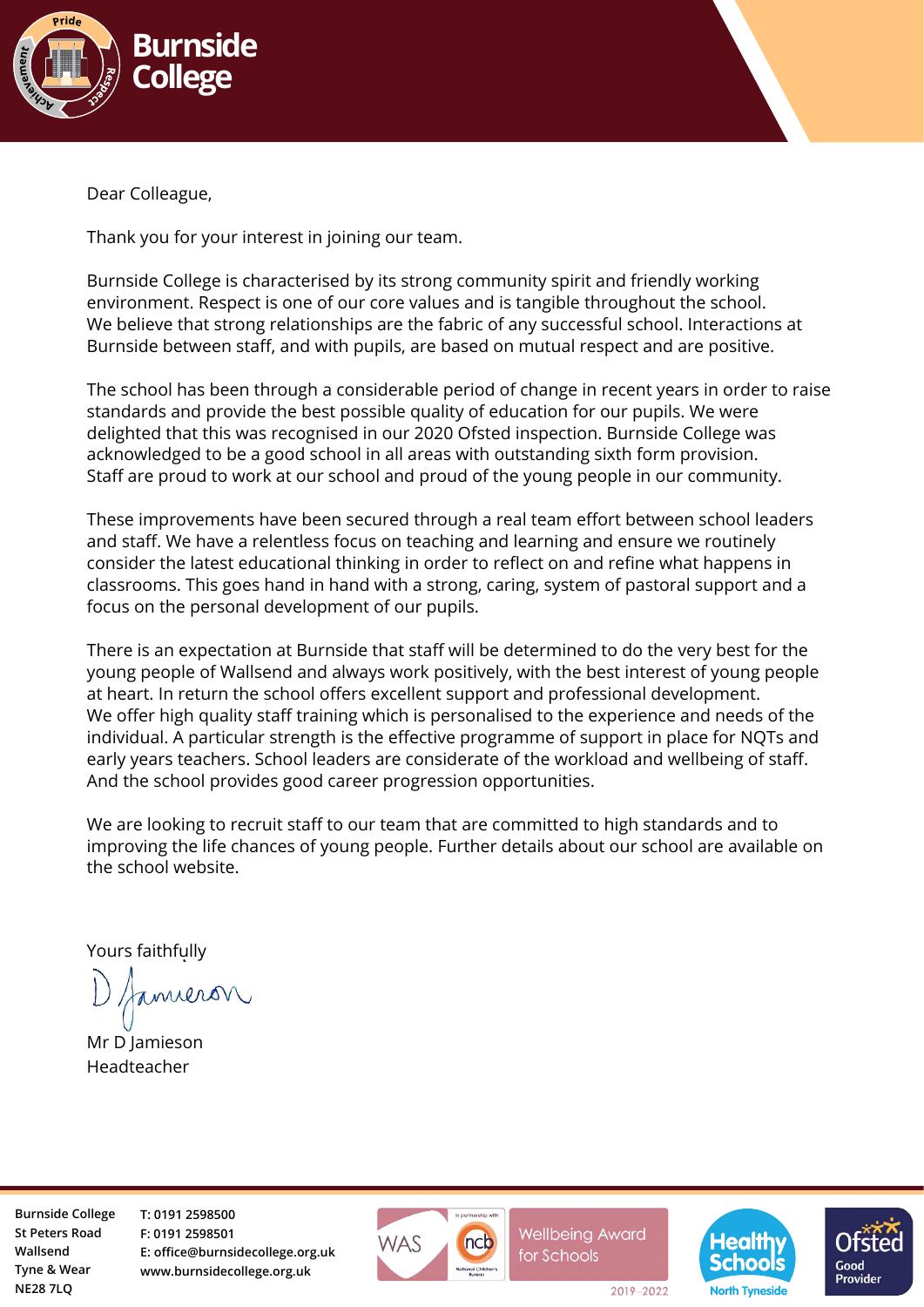| <b>The Role: Teacher of Mathematics</b> |                                          |  |
|-----------------------------------------|------------------------------------------|--|
| <b>Type of Contract:</b>                | <b>Full Time Permanent</b>               |  |
| Salary/Scale:                           | <b>MPS/UPS</b>                           |  |
| <b>Start Date:</b>                      | <b>1st September 2022</b>                |  |
| <b>Closing Date for Applications:</b>   | 9am Friday 4th February 2022             |  |
| <b>Interview Date:</b>                  | <b>Week commencing 7th February 2022</b> |  |

For September 2022, We are seeking to appoint a teacher who is passionate about maths and enthusiastic about encouraging this interest in young people.

The successful candidate will work within a supportive environment and provide effective and engaging learning opportunities that meet the needs of all students. Applicants will be highly motivated and have a passion to ensure that our learners achieve the very best that they can at all times. The core purpose of the role will be to uphold the fundamental standards of **pride, respect** and **achievement** with all learners but also ensure that all students receive the highest standard of bespoke support.

Burnside College is a good school, with outstanding sixth form provision. We put teaching and learning first and are committed to providing a high quality and inclusive learning experience for all. Furthermore, we are committed to the development of staff and you will be joining a supportive school with an excellent environment in which to continue your professional development.

This post would suit an excellent classroom practitioner looking for their first post or someone with a passion for teaching and learning looking for a new challenge.

If you would like any further information, or to discuss this role in more detail, please contact Michelle King, Curriculum Leader for Maths, by email [m.king@burnsidecollege.org.uk](mailto:m.king%40burnsidecollege.org.uk?subject=)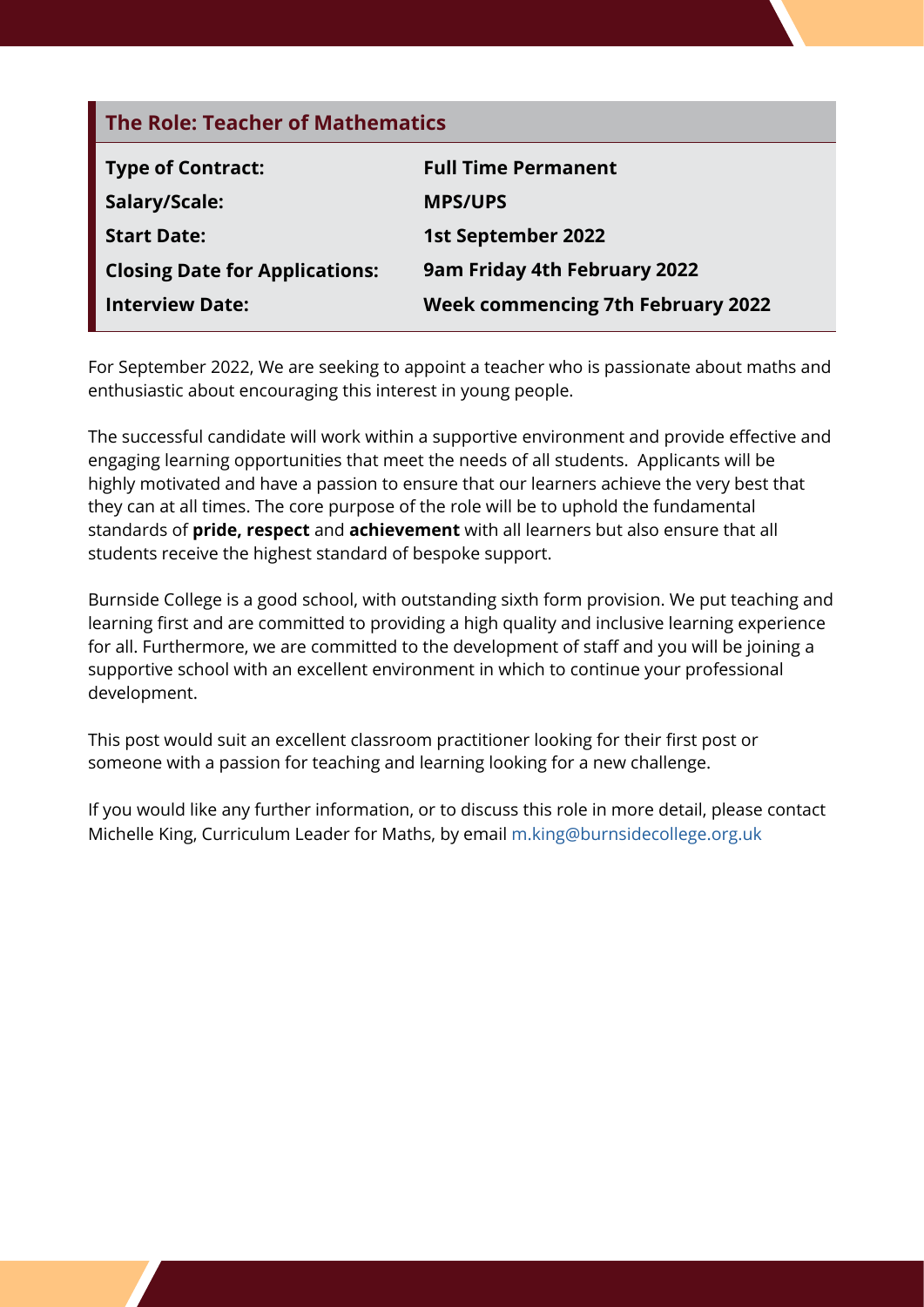#### **Purpose of the role (job statement)**

Carry out the professional duties of a teacher as circumstances may require and in accordance with the school's policies under the direction of the Headteacher

To be an effective professional who demonstrates thorough curriculum knowledge, can teach and assess effectively, take responsibility for professional development and has students who achieve well

Carry out the duties of a classroom teacher as set out in the 'School Teachers Pay and Conditions Document and to meet the core Professional Standards for Teachers contained within the Framework in the STPCD. In addition if paid at Upper pay scale meet the Post Threshold Standards set out below

# **Responsibilities**

**To carry out Planning, Teaching and Class Management: to teach allocated students by planning their teaching to achieve progression of learning through:**

- identifying clear teaching objectives and specifying how they will be taught and assessed
- setting tasks which challenge students and ensure high levels of interest
- setting appropriate and demanding expectations
- setting clear targets, building on prior attainment
- be aware of and make provision for students who are AEN/SEN, very able, LAC or who have other particular individual needs
- providing clear structures for lessons maintaining pace, motivation and challenge
- making effective use of assessment and ensure coverage of programmes of study
- **•** ensuring effective teaching and best use of available time
- maintaining discipline in accordance with the school's procedures and encouraging good practice with regard to punctuality, behaviour, standards of work and homework;using a variety of teaching methods to:

 i. match approach to content, structure information, present a set of key ideas and use appropriate vocabulary

ii. use effective questioning, listen carefully to students, give attention to errors and misconceptions

iii. select appropriate learning resources and develop study skills through library, ICT and other sources

- ensuring students acquire and consolidate knowledge, skills and understanding appropriate to the subject taught
- evaluating own teaching critically to improve effectiveness
- ensuring the effective and efficient deployment of classroom support
- liaise with the Subject Leader to ensure the implementation of department policy and best practice  $\bullet$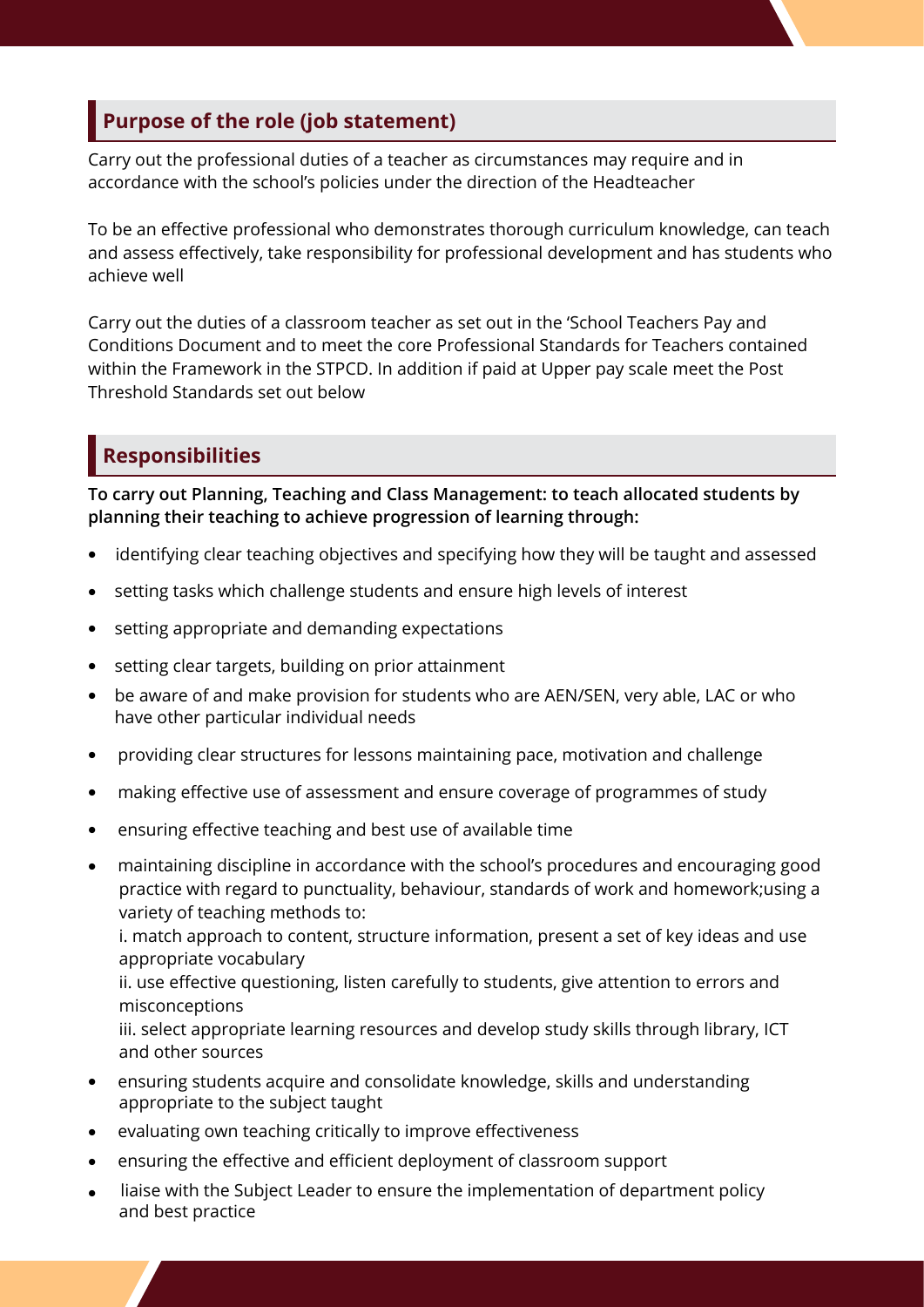#### **Monitoring, Assessment, Recording, Reporting**

- assess how well learning objectives have been achieved and use them to improve specific aspects of teaching  $\bullet$
- mark and monitor students' work and set targets for progress  $\bullet$
- assess and record students' progress systematically and keep records to check work is understood and completed, monitor strengths and weaknesses, inform planning and recognise the level at which the student is achieving  $\bullet$
- undertake assessment of students as requested by examination bodies, departmental and school procedures  $\bullet$
- prepare and present informative reports to parents  $\bullet$
- undertake assessment of students and participate in the school's system reporting to parents  $\bullet$

#### **Curriculum Development**

- contribute to the development, implementation and evaluation of the school's policies, practices and procedures in such a way as to support the school's values and vision  $\bullet$
- work with others on curriculum and/or pupil development to secure co-ordinated outcomes  $\bullet$

## **Pastoral Duties**

- be a Form Tutor to an assigned group of students
- promote the general progress and well-being of individual students and of the Form Tutor Group as a whole
- liaise with the Pastoral Leader to ensure the implementation of the school's pastoral system
- register students, accompany them to assemblies, encourage their full attendance at all lessons and their participation in other aspects of school life
- contribute to the preparation of Action Plans and progress files and other reports
- alert appropriate staff to problems experienced by students and make recommendations as to how these may be resolved
- communicate, as appropriate, with parents of students and persons or bodies outside the school concerned with the welfare of individual students, after consultation with appropriate staff
- contribute to PSHE and citizenship and enterprise according to school policy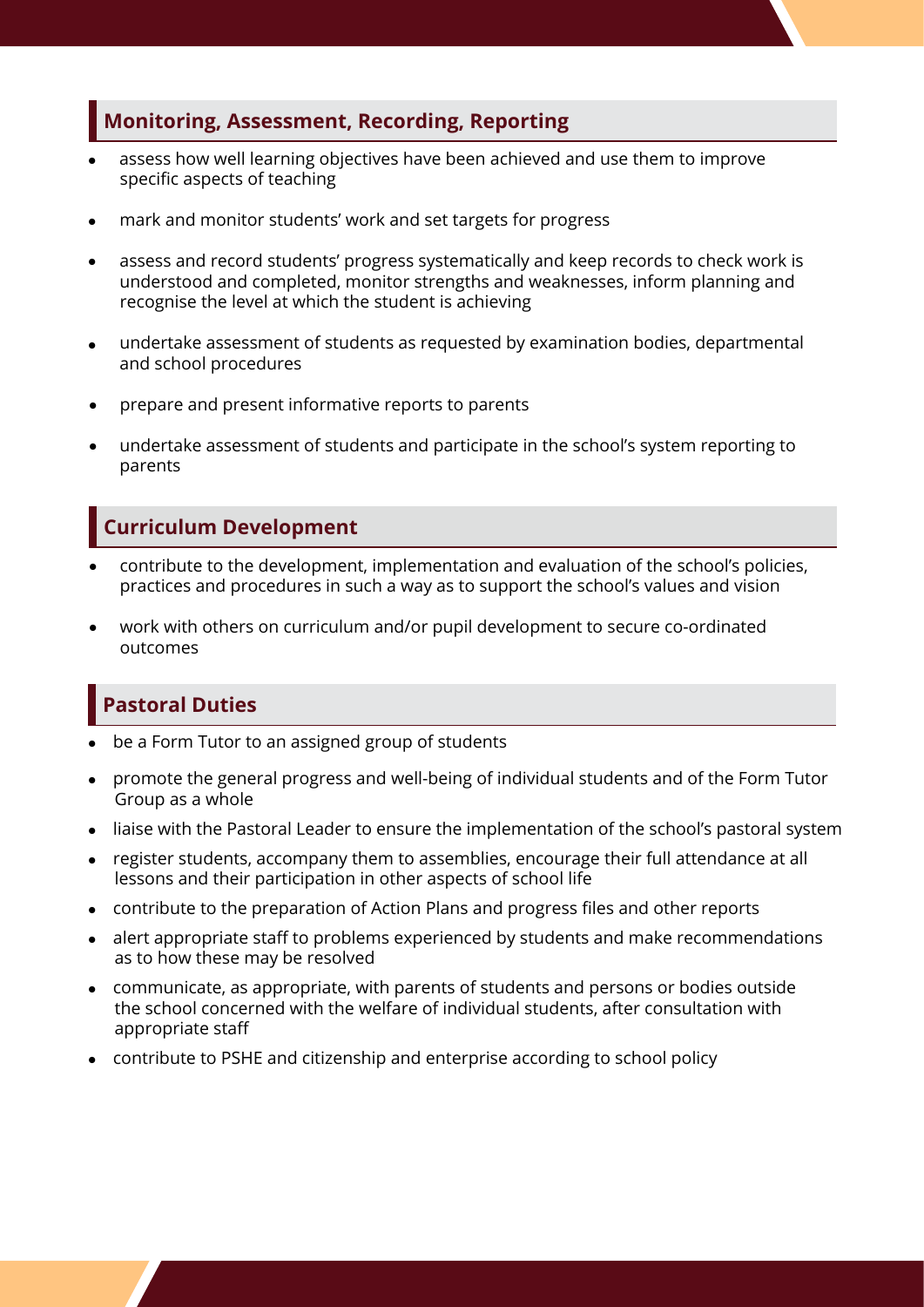## **Other Professional Requirements**

- <sup>l</sup>have a working knowledge of teachers' professional duties and legal liabilities  $\bullet$
- <sup>l</sup> operate at all times within the stated policies and practices of the school
- know subject(s) or specialism(s) to enable effective teaching
- take account of wider curriculum developments
- establish effective working relationships and set a good example through their presentation and personal and professional conduct
- endeavour to give every child the opportunity to reach their potential and meet high expectations
- contribute positively and effectively to the Every Child Matters agenda
- co-operate with other staff to ensure a sharing and effective usage of resources to the benefit of the school, department and students
- $\bullet$  contribute to the corporate life of the school through effective participation in meetings and management systems necessary to coordinate the management of the school
- take part in marketing and liaison activities such as Open Evenings, Parents Evenings, Review days and events with partner schools
- take responsibility for own professional development and duties in relation to school policies and practices
- liaise effectively with parents and governors

### **Role Threshold Standards**

l Post threshold standards apply to anyone employed at UPS level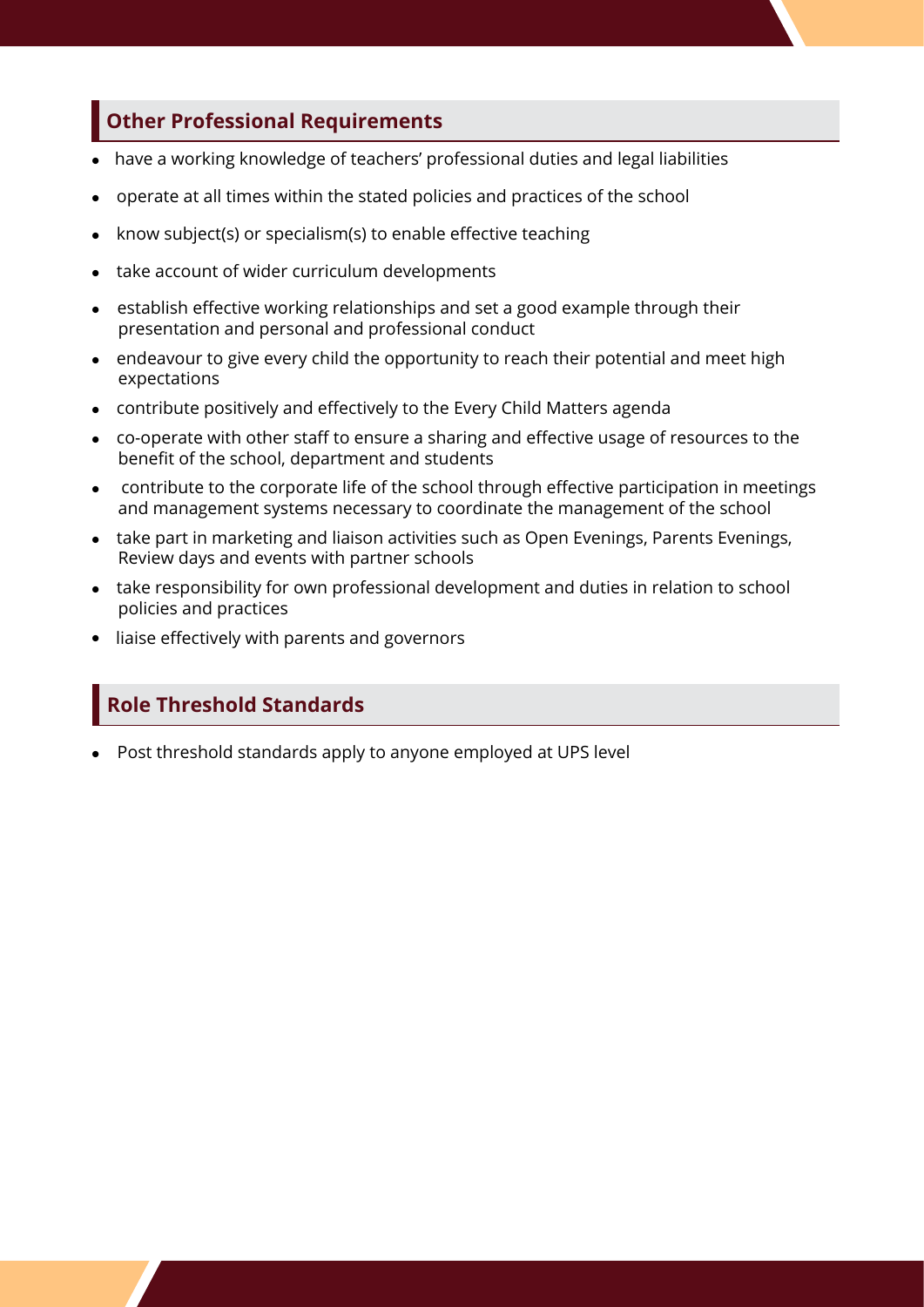# **Person Specification**

| <b>Criteria</b><br>$E = E$ ssential $D = Desirable$                                    |   |
|----------------------------------------------------------------------------------------|---|
| <b>Skills, Knowledge and Aptitudes</b>                                                 |   |
| Knowledge of the National Curriculum for their subject                                 |   |
| Passionate about maths and enthusiastic about maths teaching                           |   |
| Willingness to keep up to date in subject knowledge and national developments          |   |
| Ability to plan and teach effectively using a variety of strategies                    |   |
| Excellent interpersonal skills with both adults and children                           |   |
| Willingness and ability to work as part of a team                                      |   |
| Ability to communicate effectively both verbally and in writing                        |   |
| Ability to prioritise and organise own work                                            |   |
| Knowledge of Health and Safety procedures and their application                        |   |
| To have a 'can do' philosophy<br>$\bullet$                                             |   |
| To enjoy working with young people                                                     |   |
| • To be flexible, energetic, adaptable and have the ability to use initiative          |   |
| To identify and develop opportunities                                                  |   |
| To carry out professional duties in a positive, helpful and courteous manner           |   |
| To have high aspirations and expectations for their students and themselves            |   |
| Committed to raising standards and continuous improvement                              |   |
| To be dedicated to the success of the students, their teams, the school and themselves |   |
| • Ability to work effectively to a high standard, on occasion, under pressure, meeting |   |
| deadlines                                                                              |   |
| <b>Qualifications &amp; Training</b>                                                   |   |
| Qualified Teacher Status                                                               | Ε |
| Good honours degree in a revelant field                                                | E |
| Evidence of recent continuing professional development                                 | D |
| <b>Experience</b>                                                                      |   |
| Ability to teach across Key Stages 3 and 4                                             |   |
| Abilty to teach Key Stage 5                                                            | D |
| <b>Disposition</b>                                                                     |   |
| Committed to personal development                                                      |   |
| Willingness to contribute to other areas of school life                                |   |

**Burnside College is committed to safeguarding and promoting welfare of children and young people. Please note this position will require an Enhanced disclosure from the Disclosure & Barring Service.**